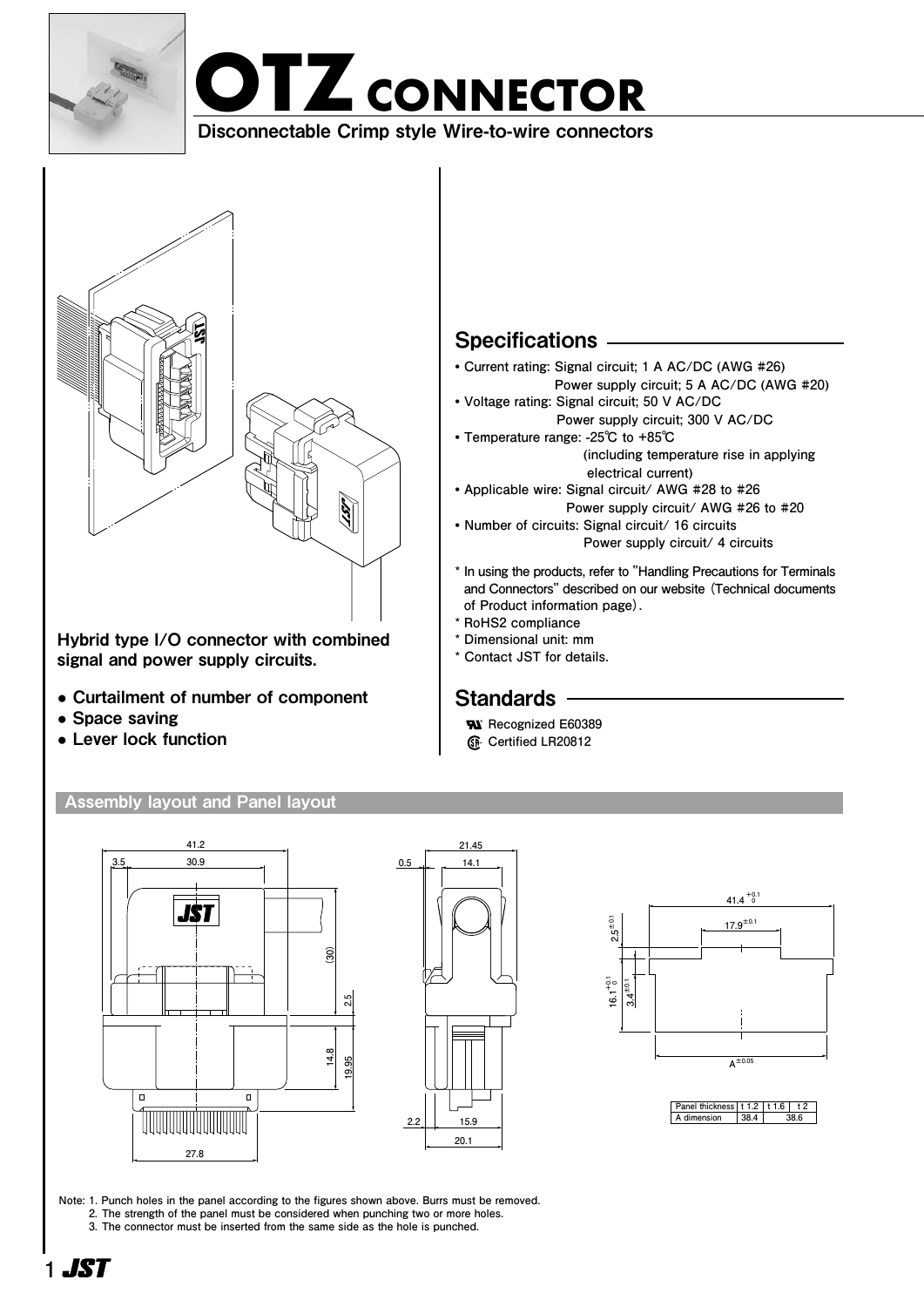### **OTZ CONNECTOR**

**APLMK SSF/M01-14**



**SSM-01GD-P1.4 AP-K2N MKS-L Contact Crimping Dies Crimp applicator with dies AP-K2N MK/SSF/M-01-14 Crimp applicator APLMK SSF/M01-14**

**Applicator**



| Model No.     |                 | Applicable wire | Insulation O.D. | $Q'$ tv/<br>reel |  |
|---------------|-----------------|-----------------|-----------------|------------------|--|
|               | mm <sup>2</sup> | AWG#            | (mm)            |                  |  |
| SSF-01GW-P1.4 | $0.13 - 0.5$    | $26 - 20$       | $1.3 - 2.5$     | 6.000            |  |
|               |                 |                 |                 |                  |  |

**Material and Finish Applicator**

 $C$ opper alloy, nickel-undercoated, overall gold-plated

RoHS2 compliance SOTZP-002GG-P0.18 MKS-LOCAGG-P0.18 MKS-LOCAGG-P1.4 MKS-LOCAGG-P1.4 MKS-LOCAGG-P1.4 MKS-LOCAGG-P1.4 MKS-LOCAGG-P1.4 MKS-LOCAGG-P1.4 MKS-LOCAGG-P1.4 MKS-LOCAGG-P1.4 MKS-LOCAGG-P1.4 MKS-LOCAGG-P1.4 MKS-LOCAGG **AP-K2N MK/SSF/M-01-14**

|  | Contact              | Crimping | Applicator               |      |                                 |
|--|----------------------|----------|--------------------------|------|---------------------------------|
|  |                      |          | machine Crimp applicator | Dies | Crimp applicator with dies      |
|  | SSF-01GW-P1.4 AP-K2N |          | MKS-L                    |      | MK/SSF/M-01-14 APLMK SSF/M01-14 |

**Note: Contact JST for fully automatic crimping applicator. Note: Contact JST for fully automatic crimping applicator.**



RoHS2 compliance

**Copper alloy, nickel-undercoated, Mating part; gold-plated Crimping part; tin-plated (reflow treatment)**

RoHS2 compliance

**Note: This product displays (LF)(SN) on a label.**

| Contact                                                       | Crimping | Applicator               |      |                                     |  |
|---------------------------------------------------------------|----------|--------------------------|------|-------------------------------------|--|
|                                                               |          | machine Crimp applicator | Dies | Crimp applicator with dies          |  |
| SOTZP-002GG-P0.18 AP-K2N                                      |          | MKS-L                    |      | MK/SOTZP-002-018 APLMK SOTZP002-018 |  |
| Matar Osata at 107 facility arrivantile according agaillantic |          |                          |      |                                     |  |

**Note: Contact JST for fully automatic crimping applicator.**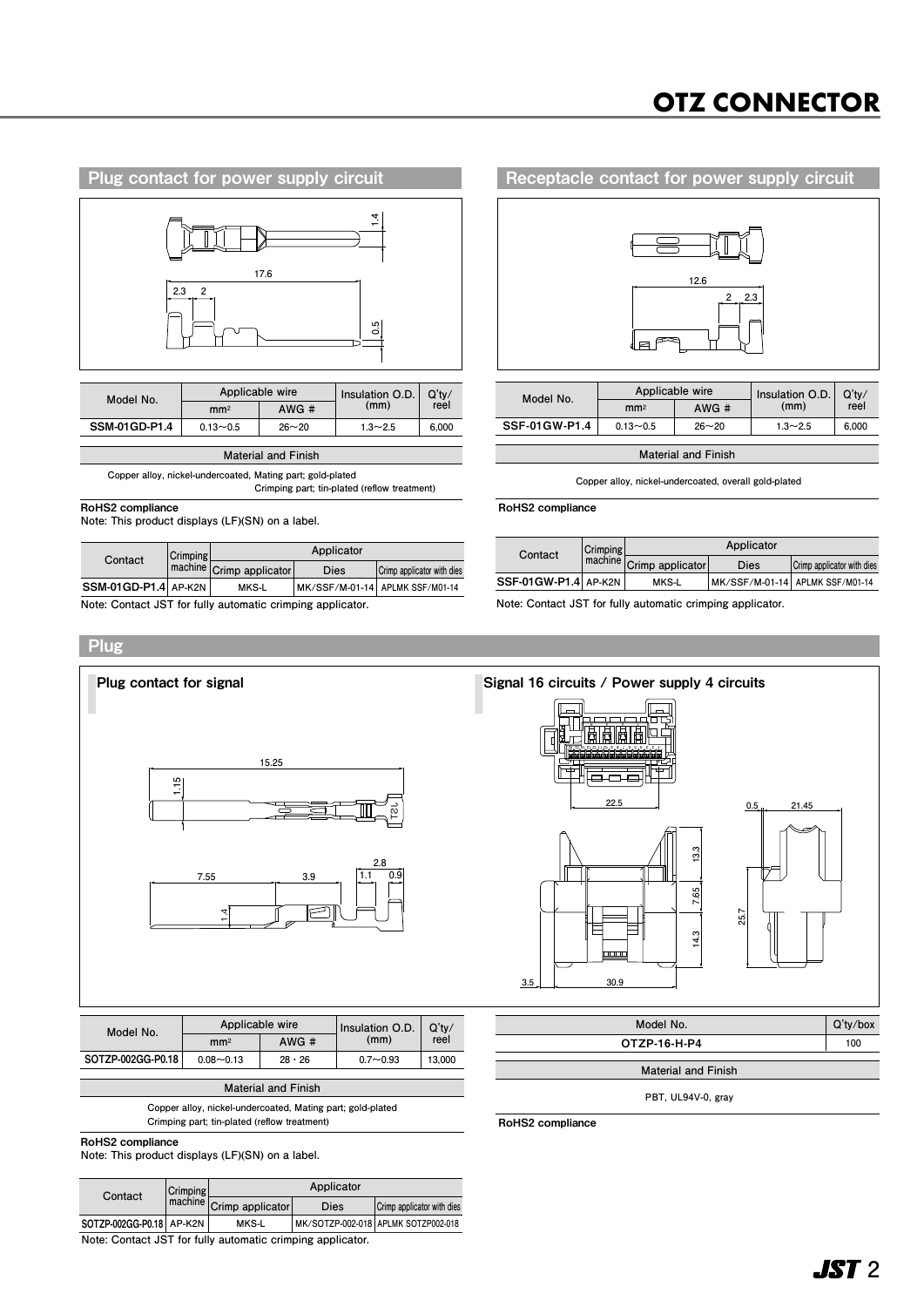## **OTZ CONNECTOR OTZ CONNECTOR**



#### Receptacle



| Model No.         | $Q'$ ty/box |
|-------------------|-------------|
| 16R-OTZ-H4GG-P4RL | 40          |
|                   |             |

**Material and Finish**

**Housing: PBT, UL94V-0, gray Contact: Copper alloy, nickel-undercoated, selective gold-plated, tin-plated (reflow treatment)**

RoHS2 compliance

**Note: This product displays (LF)(SN) on a label.**

#### CZ connector Socket



| No. of                     | Model No. |         | Dimensions (mm) |      |       |  |  |
|----------------------------|-----------|---------|-----------------|------|-------|--|--|
| circuits                   | Grav      | Yellow  |                 | в    | box   |  |  |
| 16                         | 16CZ-6H   | 16CZ-6Y | 22.5            | 25.5 | 1.000 |  |  |
|                            |           |         |                 |      |       |  |  |
| <b>Material and Finish</b> |           |         |                 |      |       |  |  |

**Contact: Copper alloy, tin-plated (reflow treatment) Housing: Glass-filled PA 66, UL94V-0**

RoHS2 compliance